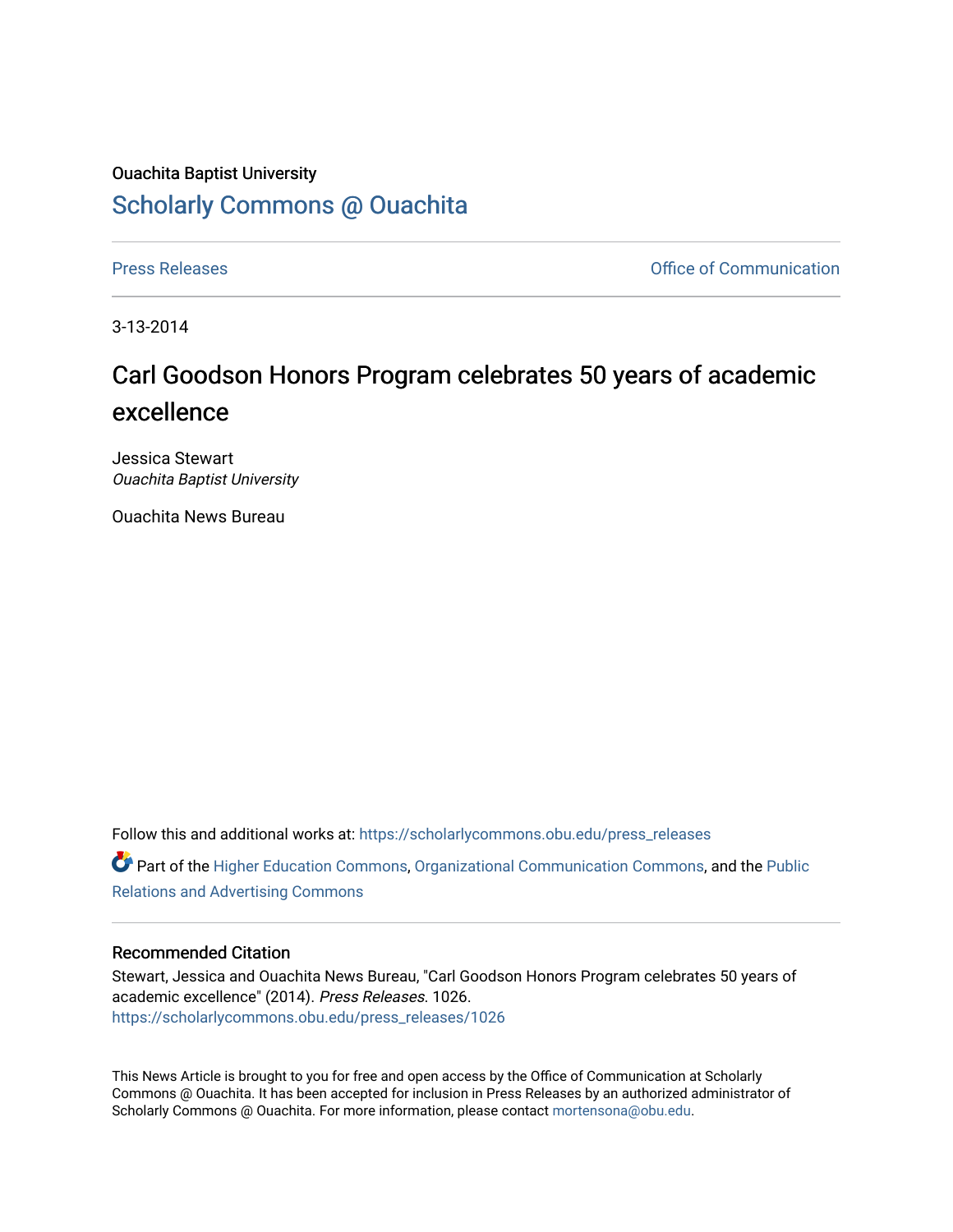

**Carl Goodson Honors Program celebrates 50 years of academic excellence**



*By Jessica Stewart*

March 13, 2014

For more information, contact OBU's news bureau at [newsbureau@obu.edu](mailto:newsbureau@obu.edu) or (870) 245-5208.

ARKADELPHIA, Ark. -- Highlighting its 50-year commitment to academic excellence, Ouachita Baptist University's Carl Goodson Honors Program recently hosted its fourth annual Black and White Reception. In addition to presenting awards to several current students, the 50th anniversary celebration featured reflections from several individuals connected with the program, including Dr. Tim Goodson, the son of honors program namesake Dr. Carl Goodson.

"For those who choose honors, a four-year experience at OBU just wouldn't be the same without the learning and fellowship they experience here," explained Dr. Barbara Pemberton, director of the honors program and professor of Christian missions.

"Graduates are always quick to express appreciation for how the program taught them to do independent research, to write professionally and prepare for graduate seminars, as well as teaching them to take charge of their own education," she added.

Dr. Carl Goodson, the program's founding director in 1964, was remembered for his vision and commitment. Goodson served at Ouachita as a professor of religion and vice president for academic affairs. Following his retirement in 1982, the honors program was named in tribute to him.

"He wanted Ouachita to be academically excellent," recalled Goodson's son, Tim, a Little Rock physician. "Everything he did was done in a pursuit of excellence and integrity."

Dr. Joe Jeffers, Holt Professor of Chemistry and Pre-Medical Studies, was an honors program student at Ouachita during the program's first year. Recalling Goodson's leadership in 1964, Jeffers noted, "We had to do a paper and really it was all just getting started."